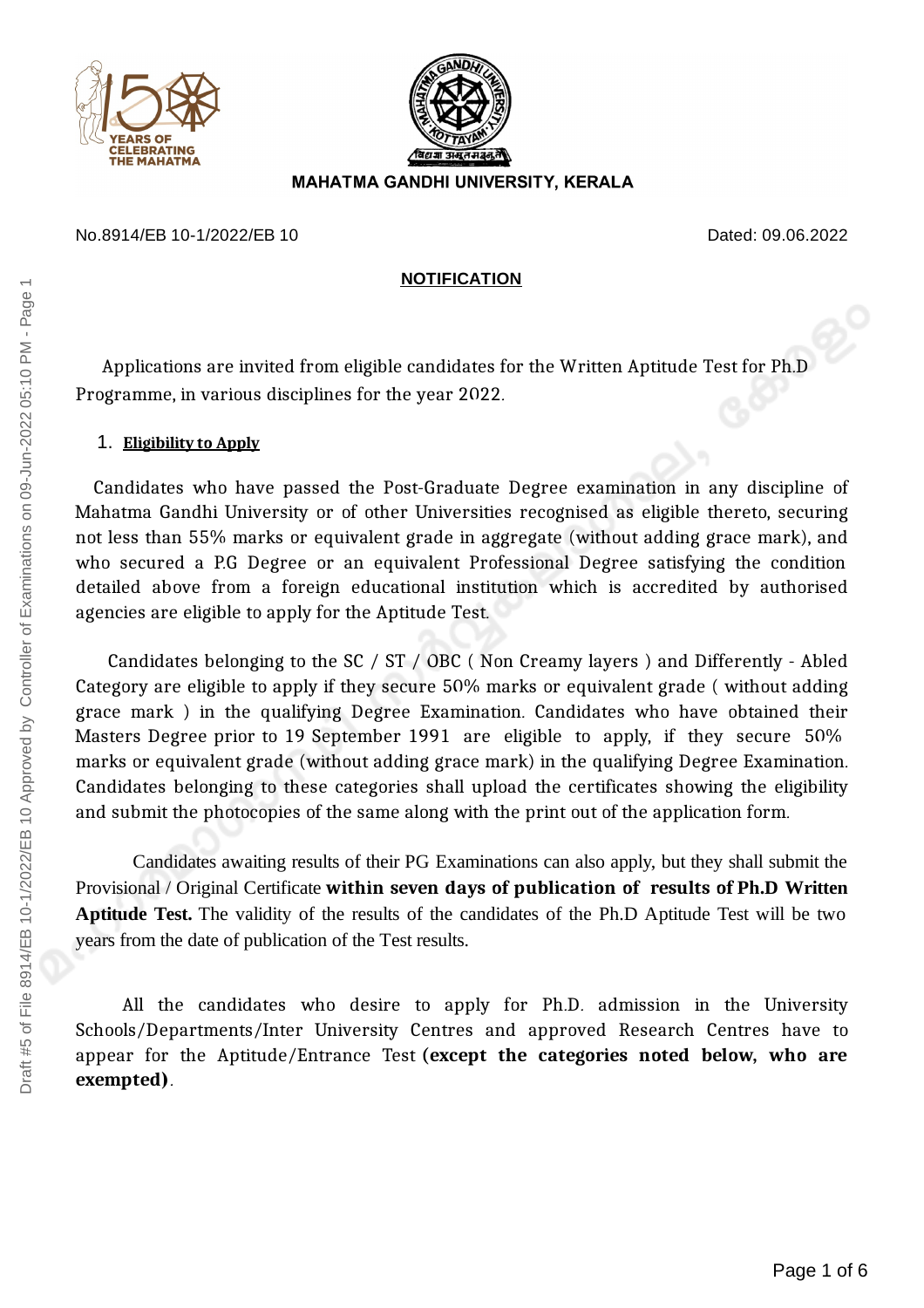# *NB: Candidates who are exempted from appearing for the Aptitude/Entrance Test for Ph.D Programme, 2022 need not apply now.*

#### **Exemption from the Aptitude/Entrance Test**

The following categories of candidates are exempted from appearing for the Aptitude/Entrance Test.

- IRF awardees.
- UGC Teacher Fellows
- M.Phil. & M.Tech. (all discipline), MD, MS, MDS (Modern Medicine, Homoeopathy and Ayurveda) Degree holders in the subject of research concerned.
- Regular and permanent teachers from the University Departments and the Government/Aided Colleges in Kerala.
- Candidates who have qualified in the NET/ SLET/ GATE/ GPAT/ JEST/ RGNF or other tests conducted by such Government bodies as UGC, CSIR, ICAR/ ICMR.
- DST Women Scientist Awardees
- KSCST/INSPIRE/MANF Fellowship Awardees
- $\bullet$  Scientists from the Accredited R & D Institutions
- Teachers working in Self-Financing Colleges under the control of Government, with three years of continuous teaching experience.

#### **Fee for Application:**

Candidates have to remit Rs.1,050/-(Rupees One Thousand and Fifty Only) as application fee. For SC/ST candidates, the fee for application is Rs. 525/-(Rupees Five Hundred and twenty Five Only). The payment of fee is allowed only through Online Mode.

### **How to Apply**

Candidates shall apply for the Aptitude/Entrance Test for Ph.D Programme, 2022, Online, by accessing the University Website https://phd.mgu.ac.in The Portal for online registration for the Written Aptitude Test 2022, will remain open from **13.06.2022, 11.00 am to 27.06.2022, 5.00 pm. Within Fourteen days, after the publication of the provisional result of the examination, a copy of the print out of the Online application form along with self attested photocopies of the documents should be submitted by the qualified applicants to the Assistant Registrar XXI (Exams), Mahatma Gandhi University, P.D. Hills – 686 560.** The time span for downloading hall tickets, date, time and centre of examination for the Written Aptitude Test for Ph. D Programme, 2022 will be announced later.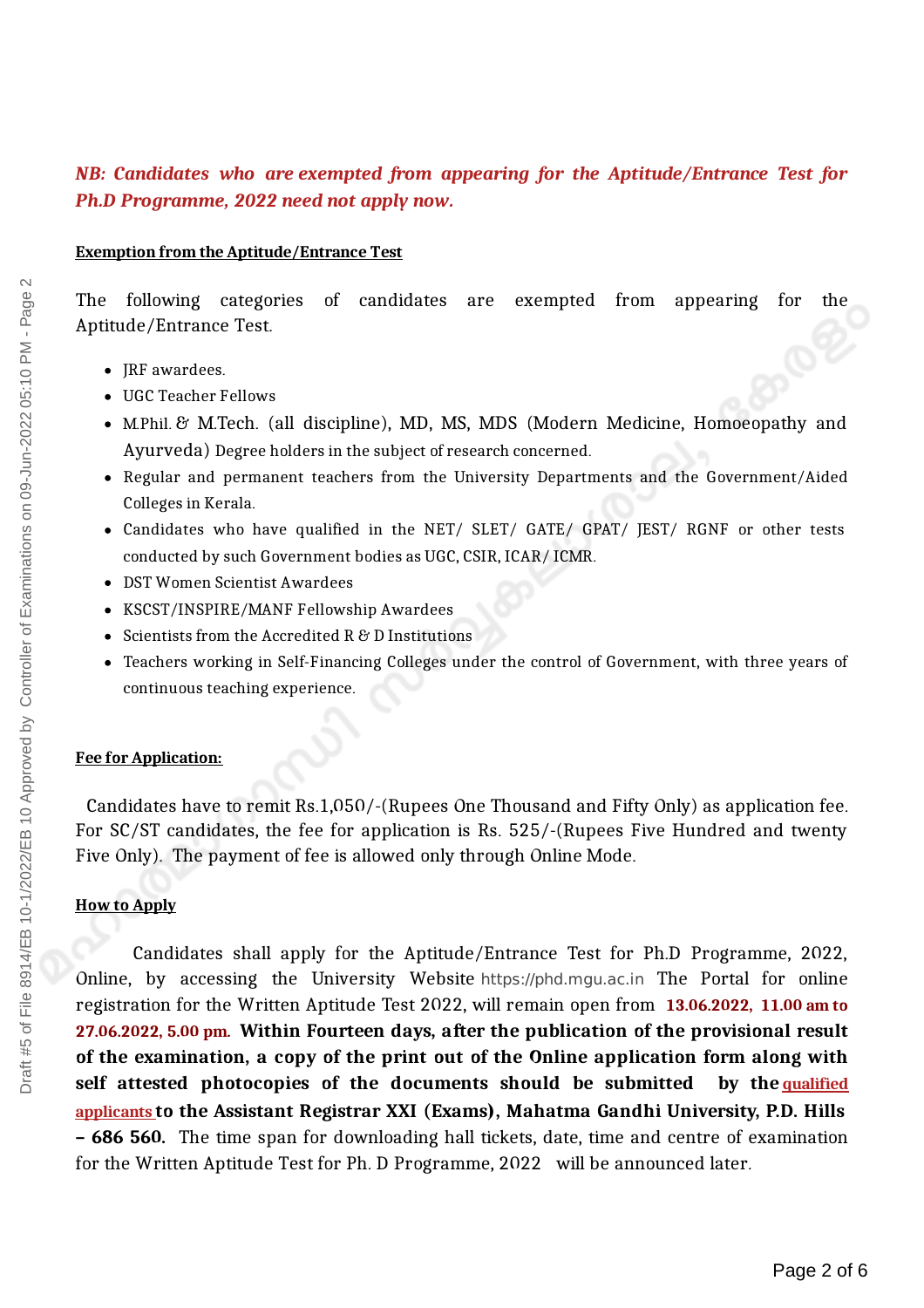# **Photocopies of documents (Self Attested) to be submitted alongwith the Printout of the application form**

- PG Degree / Provisional Certificate .
- Consolidated P.G. Mark list .
- Caste Certificate for SC/ST candidates, from the Thahasildar.
- Non-creamy layer Certificate in original for OBC candidates, issued by the Village Officer.
- Certificate of disability issued by a Government Medical Board in case of differently abled candidates.
- Eligibility Certificate/Equivalency Certificate from Mahatma Gandhi University for candidates who obtained qualification from Universities other than Mahatma Gandhi University.
- Certificate from the Head of the Institution regarding the appearance of final P.G. Examination (for those awaiting P.G. Degree results.

NB: Incomplete Applications will be rejected without further notice.

# **Schedule for Online Registration and Conduct of thePhD Aptitude/Entrance Test -2022**

| <b>Date of Opening the Portal for</b><br><b>Online Registration</b>                                            | 13/06/2022, 11 am.                                                         |
|----------------------------------------------------------------------------------------------------------------|----------------------------------------------------------------------------|
| *Date of Closing the Portal<br>(Last Date for Registration)                                                    | 27/06/2022, 5 pm.                                                          |
| Last Date of receipt of print out<br>of the application along with<br>photocopies of the documents<br>uploaded | within 14 days of publication of<br>the Aptitude/entrance Test<br>∣results |

**N.B.** \***Admission to Written Aptitude Test is only provisional. Pass in the Aptitude/entrance test is not a guarantee to admission for Ph.D programme, which will be subject to verification of the original certificates, fulfilling other eligibility criteria at the time of Doctoral interview and the vacancies existing under each subject. This is only an Aptitude Test and eligible Candidates have to apply separately at the time of registration to the Programmes.**

Visit **https://phd.mgu.ac.in** for more details. Contact No. 0481-2732947 Email id - wat.eb10@mgu.ac.in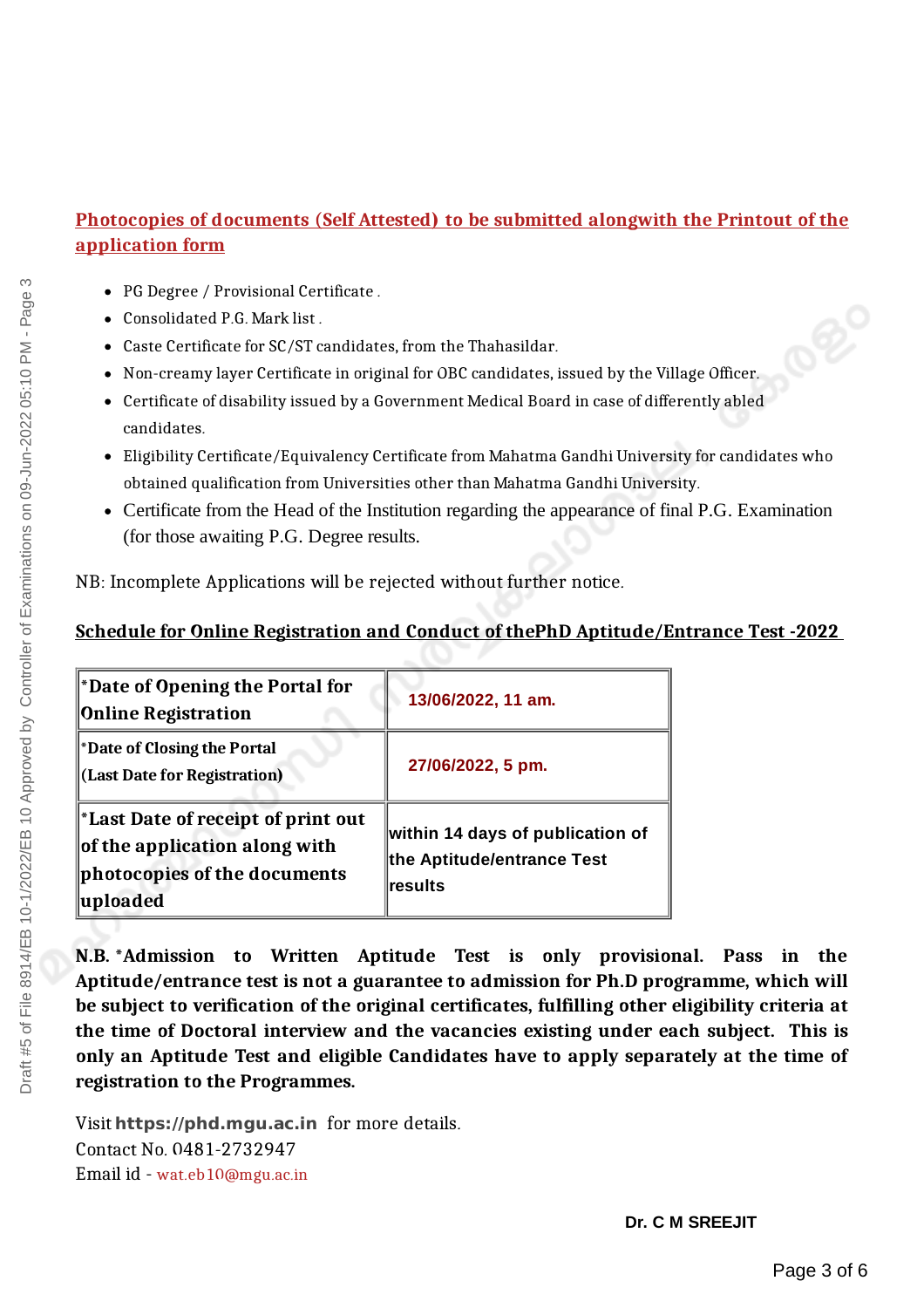## Copy to:

- 1. The Public Relations Officer(for press release)
- 2. PS to VC/PVC
- 3. PA to Registrar/CE/FO/DCDC
- 4. The Director U.R.C.
- 5. Ac AII/Ac AX/Ac AXI
- 6. CMS (for uploading in the University Website)
- 7. Stock file/File copy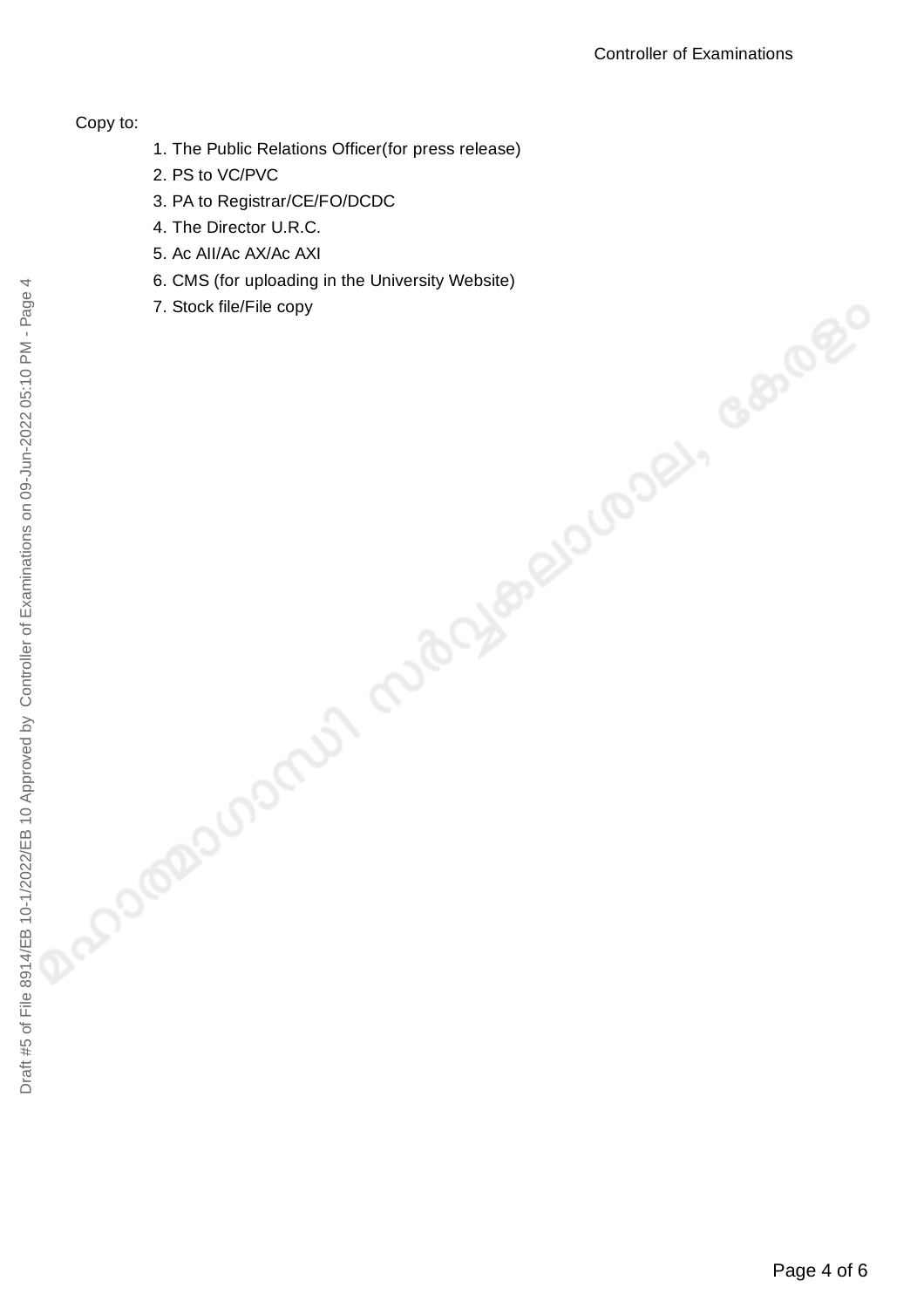|  | Sl No:         | <b>Subject</b>                                                         | <b>Vacancy</b>            |                 |
|--|----------------|------------------------------------------------------------------------|---------------------------|-----------------|
|  |                | Arabic                                                                 |                           |                 |
|  | $\mathbf{1}$   |                                                                        | $\overline{2}$            |                 |
|  | $\overline{2}$ | Biosciences (Biochemistry, Biophysics,<br>Biotechnology, Microbiology) | 39                        |                 |
|  |                |                                                                        |                           |                 |
|  | 3              | <b>Botany</b>                                                          | 82                        |                 |
|  | $\overline{4}$ | Chemistry                                                              | 269                       | $\mathcal{O}^2$ |
|  | 5              | Commerce                                                               | 36                        |                 |
|  | 6              | Economics                                                              | 37                        |                 |
|  | $\overline{7}$ | Education                                                              | $\overline{9}$            |                 |
|  | 8              | English                                                                | 29                        |                 |
|  | 9              | <b>Environmental Science</b>                                           | $\overline{4}$            |                 |
|  | 10             | Hindi                                                                  | 52                        |                 |
|  | 11             | History                                                                | 40                        |                 |
|  | 12             | <b>Home Science</b>                                                    | $\mathfrak{S}$            |                 |
|  | 13             | <b>Islamic History</b>                                                 | $\ensuremath{\mathsf{3}}$ |                 |
|  | 14             | Law                                                                    | 13                        |                 |
|  | 15             | Malayalam                                                              | $30\,$                    |                 |
|  | 16             | <b>Management Studies</b>                                              | 27                        |                 |
|  | 17             | Mathematics                                                            | 54                        |                 |
|  | 18             | Philosophy                                                             | 9                         |                 |
|  | 19             | Physics, Nanoscience & Nanotechnology                                  | 162                       |                 |
|  | 20             | <b>Physical Education</b>                                              | $\mathbf{1}$              |                 |
|  | 21             | Politics & International Relations/Political                           | 25                        |                 |